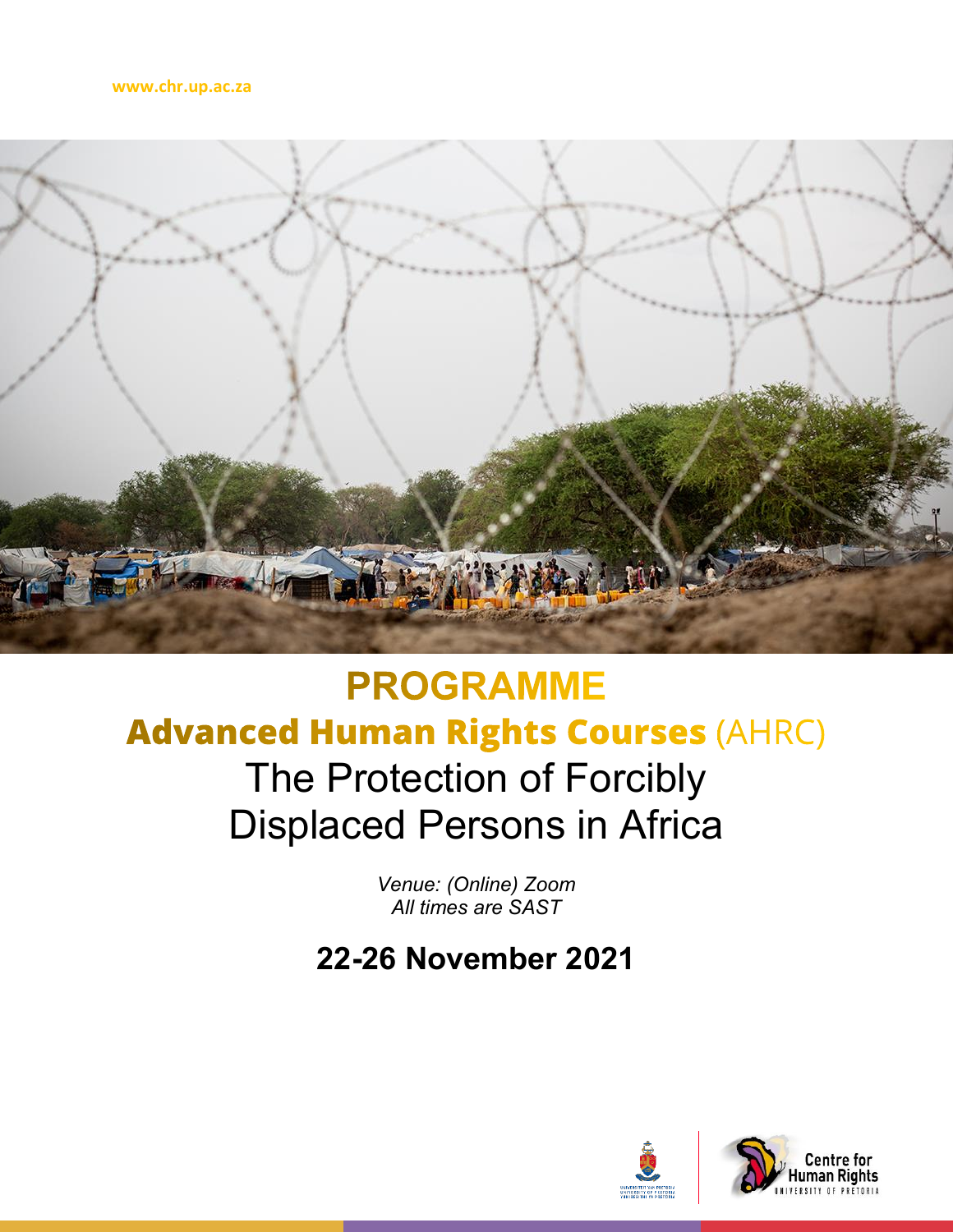# **Day 1**

### **Monday 22 November 2021**

#### **All times are SAST**

| <b>Time</b>     | <b>Activity</b>                                                                                                                                                                                                                                                                                                                                                                     |
|-----------------|-------------------------------------------------------------------------------------------------------------------------------------------------------------------------------------------------------------------------------------------------------------------------------------------------------------------------------------------------------------------------------------|
| $10:00 - 10:30$ | Welcome remarks, setting the scene, course<br>logistics, and introduction of participants<br>Prof Frans Viljoen<br>Director, Centre for Human Rights (CHR)<br>University of Pretoria (UP)<br>Dennis Antwi<br>Project Manager, Advanced Human Rights Courses<br>Centre for Human Rights, UP<br>Abiy Ashenafi<br><b>Acting Manager, Migration Unit</b><br>Centre for Human Rights, UP |
| $10:30 - 11:30$ | <b>Concepts and facts</b><br>Dr Cristiano d'Orsi<br>Senior Research Fellow and Lecturer at SARCIL,<br>University of Johannesburg                                                                                                                                                                                                                                                    |
| $11:30 - 11:45$ | <b>Tea break</b>                                                                                                                                                                                                                                                                                                                                                                    |
| $11:45 - 13:00$ | <b>External forced migration:</b><br>Introduction to international refugee law<br>Definition of the term 'refugee'<br>Dr Fatima Khan<br>Director: Refugee Rights Unit,<br><b>University of Cape Town</b>                                                                                                                                                                            |
| $13:00 - 14:00$ | <b>Lunch break</b>                                                                                                                                                                                                                                                                                                                                                                  |
| $14:00 - 16:00$ | Definition (continued): exclusion from and cessation<br>of refugee status<br>Dr Fatima Khan<br>Director, Refugee Rights Unit,<br><b>University of Cape Town</b>                                                                                                                                                                                                                     |

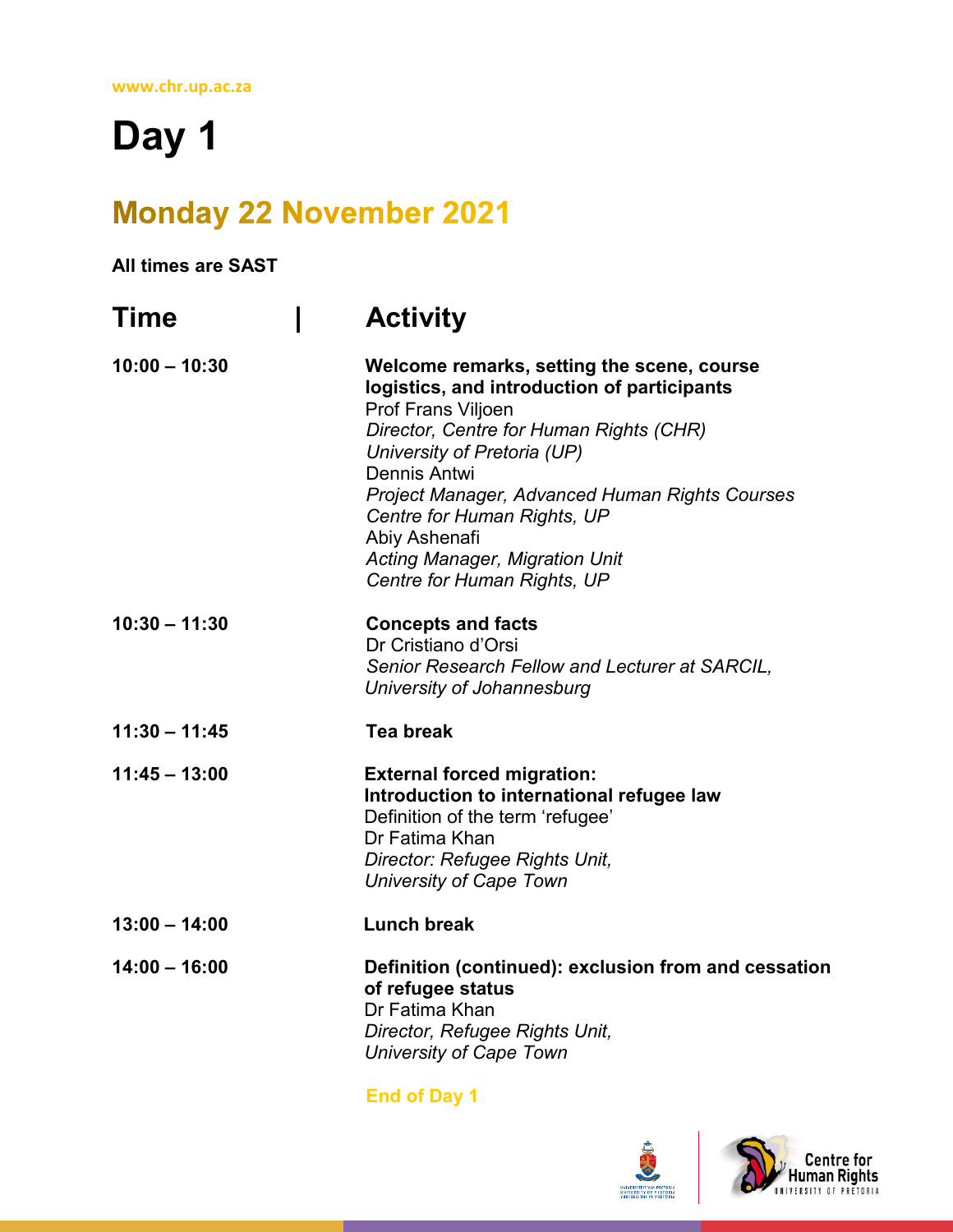## **Day 2**

### **Tuesday 23 November 2021**

**All times are SAST Time | Activity 10:00 - 11:30 Legal developments: refugee claims based on Sexual Orientation and Gender Identity (SOGI)**  Dr Ayo Sogurno *Postdoctoral researcher & Manager, SOGIESC Unit, Centre for Human Rights, University of Pretoria* **11:30 – 11:45 Tea break 11:45 – 13:00 Expanded definition of the term 'refugee' under the OAU Refugee Convention** Dr Cristiano d'Orsi *Senior Research Fellow and Lecturer at SARCIL, University of Johannesburg* **13:00 – 13:45 Lunch break 13:45 – 14:30 Principles of refugee protections and the rights of refugees** Dr Michael Addaney *Lecturer and postgraduate coordinator, Department of Planning and Sustainability, University of Energy and Natural Resources, Ghana* **14:30 – 15:30 Class Exercise** Abiy Ashenafi *Acting Manager, Migration Unit & LLD Candidate, Centre for Human Rights, University of Pretoria*

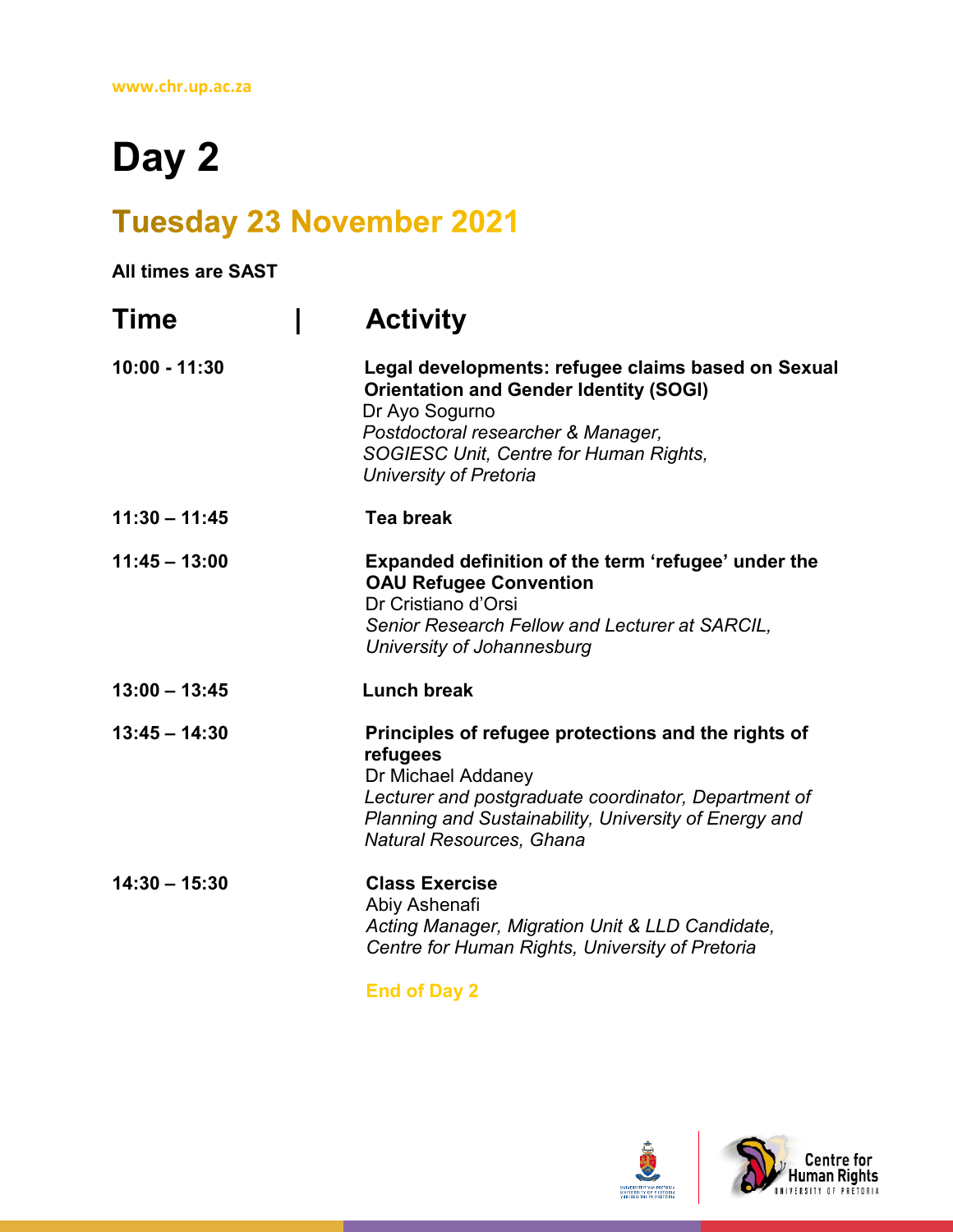**Day 3**

### **Wednesday 24 November 2021**

#### **All times are SAST**

| Time            | <b>Activity</b>                                                                                                                                                                                                                                            |
|-----------------|------------------------------------------------------------------------------------------------------------------------------------------------------------------------------------------------------------------------------------------------------------|
| $10:00 - 11:30$ | The protection of Internally Displaced Persons (IDPs)<br>Definition: the legal and institutional framework for the<br>protection of IDPs at the global level and at the African<br>regional human rights system.                                           |
|                 | Dr Charissa Fawole<br>Lecturer, South African Institute for Advanced<br>Constitutional, Public, Human Rights and International<br>Law, University of Johannesburg                                                                                          |
| $11:30 - 11:45$ | <b>Tea break</b>                                                                                                                                                                                                                                           |
| $11:45 - 13:00$ | The rights of IDPs, obligations of states and non-<br>state actors: durable solutions<br>Dr Charissa Fawole<br>Lecturer, South African Institute for Advanced<br>Constitutional, Public, Human Rights and International<br>Law, University of Johannesburg |
| $13:00 - 14:00$ | <b>Lunch break</b>                                                                                                                                                                                                                                         |
| $14:00 - 16:00$ | <b>Protection of stateless persons</b><br>The legal and institutional framework for protection of<br>stateless persons                                                                                                                                     |
|                 | Ms Thandeka Chauke<br>Head, Statelessness Project, Refugee and Migrant<br>Rights Programme, Lawyers for Human Rights                                                                                                                                       |
|                 | <b>PULLER A</b>                                                                                                                                                                                                                                            |

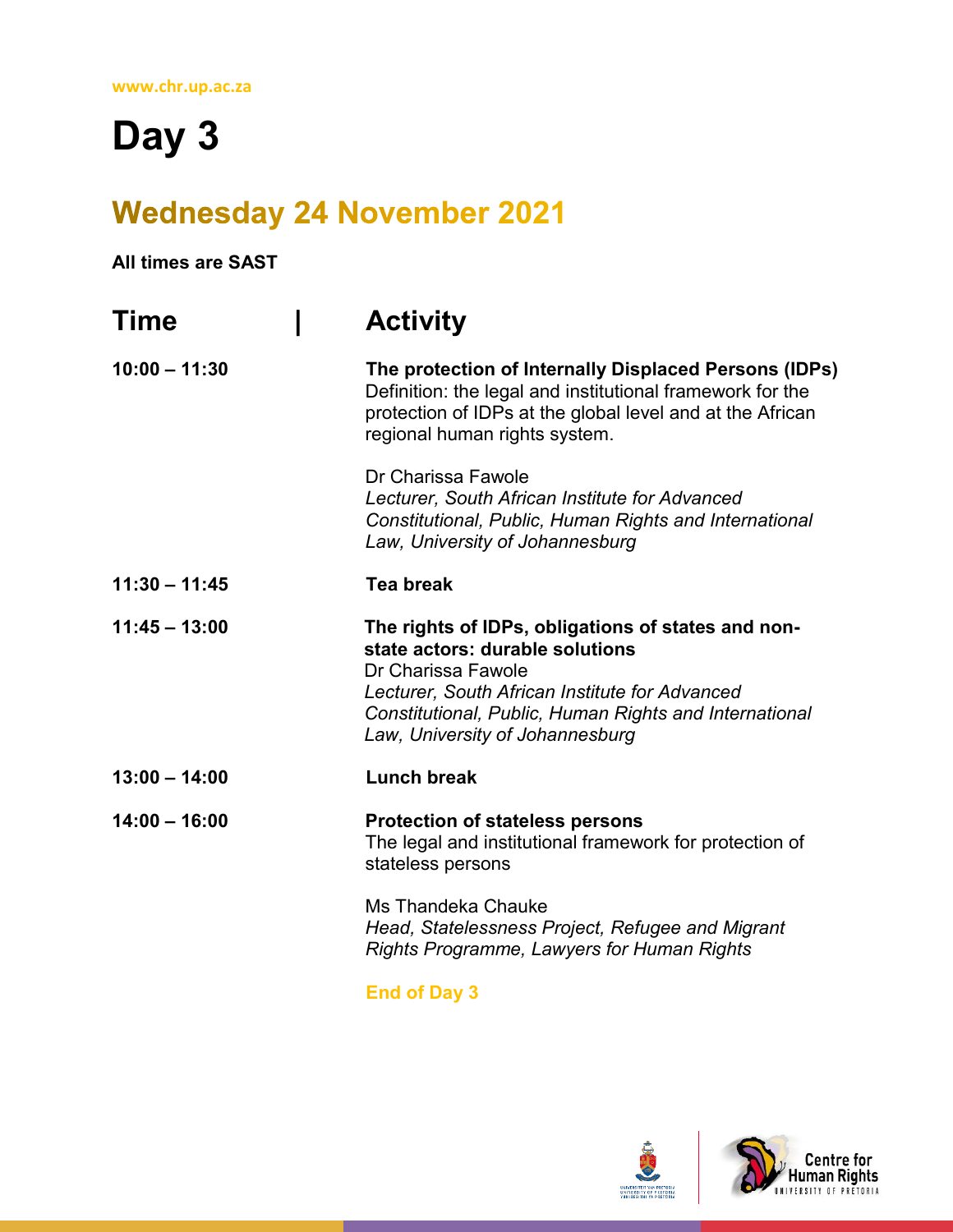# **Day 4**

## **Thursday 25 November 2021**

#### **All times are SAST**

| Time            | <b>Activity</b>                                                                                                                                                                |
|-----------------|--------------------------------------------------------------------------------------------------------------------------------------------------------------------------------|
| $09:00 - 11:30$ | <b>Preventing and ending statelessness</b><br>Ms Aimee-Noel Mbiyozo<br>Senior Researcher, Migration Programme,<br><b>Institute for Security Studies</b>                        |
| $11:30 - 11:45$ | Tea break                                                                                                                                                                      |
| $11:45 - 13:00$ | Judicial and quasi-judicial bodies of the<br>African regional human rights system<br><b>Prof Frans Viljoen</b><br>Director, Centre for Human Rights,<br>University of Pretoria |
| $13:00 - 14:00$ | Lunch break                                                                                                                                                                    |
| $14:00 - 15:30$ | <b>Class exercise</b><br>Abiy Ashenafi<br>Acting Manager, Migration Unit & LLD Candidate,<br>Centre for Human Rights, University of Pretoria                                   |

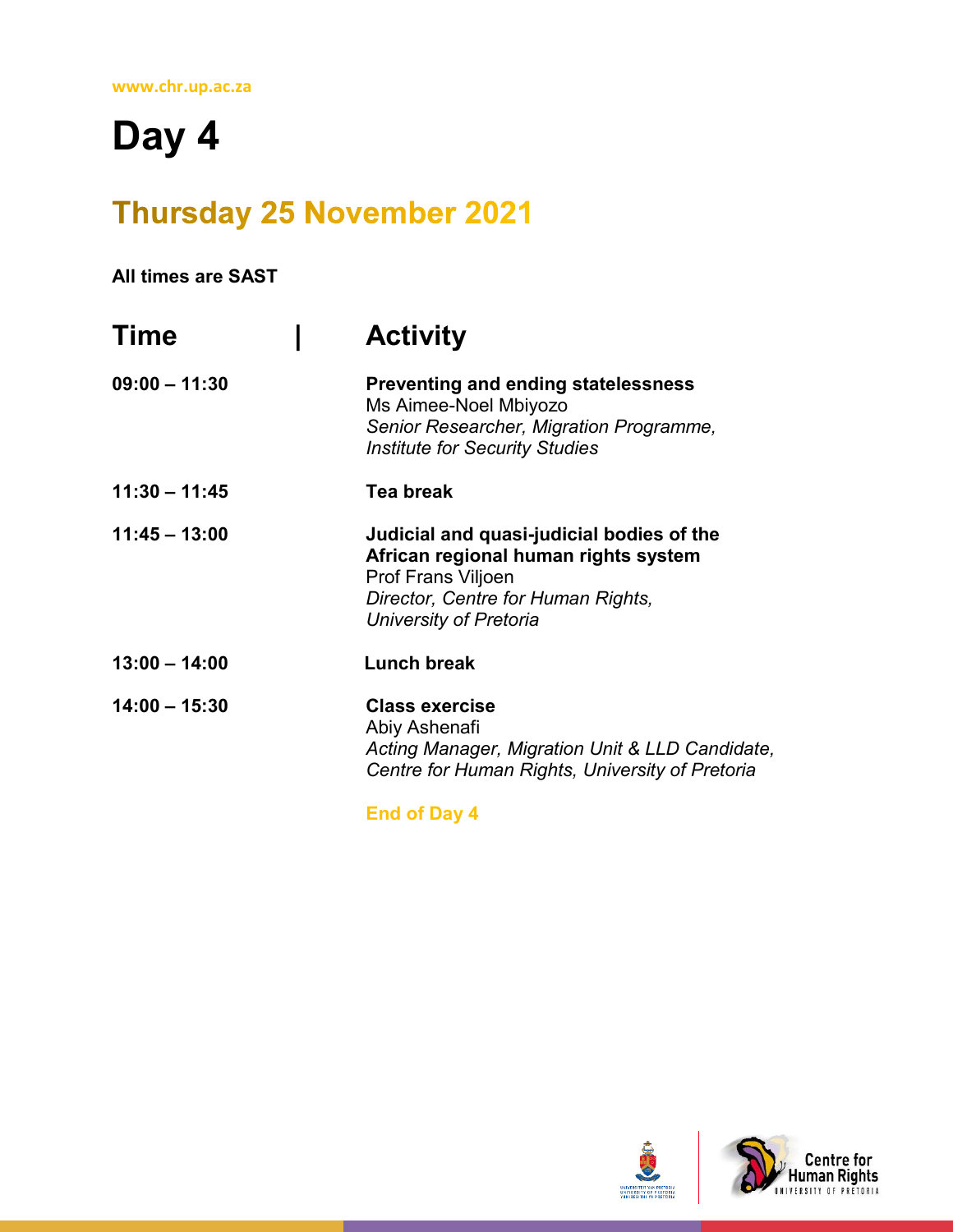# **Day 5**

## **Friday 26 November 2021**

**All times are SAST** 

| Time            | <b>Activity</b>                                                                                                                                                                                                                                                                                 |
|-----------------|-------------------------------------------------------------------------------------------------------------------------------------------------------------------------------------------------------------------------------------------------------------------------------------------------|
| $10:00 - 11:30$ | The Protection of vulnerable groups and effective<br>advocacy<br>Lloyd Kuveya<br>Assistant Director, Centre for Human Rights,<br>University of Pretoria                                                                                                                                         |
| 11:30 - 11:45   | <b>Tea break</b>                                                                                                                                                                                                                                                                                |
| 11:45 - 13:00   | <b>Class exercise</b><br>Omotunde Enigbokan<br>Project Officer, Migration Unit & LLD Candidate,<br>Centre for Human Rights, University of Pretoria                                                                                                                                              |
| $13:00 - 13:30$ | <b>Course Evaluations and certificates</b><br>Dorcas Basimanyane<br>Project coordinator: AHRC & LLD Candidate<br>Centre for Human rights, University of Pretoria                                                                                                                                |
| $13:30 - 14:00$ | Final remarks: Conclusion / Wrap up of cross-cutting<br><b>issues</b><br>Dennis Antwi<br><b>Project Manager: AHRC</b><br>Centre for Human Rights, University of Pretoria<br>Abiy Ashenafi<br>Acting Manager, Migration Unit & LLD Candidate,<br>Centre for Human Rights, University of Pretoria |

**End of Course**